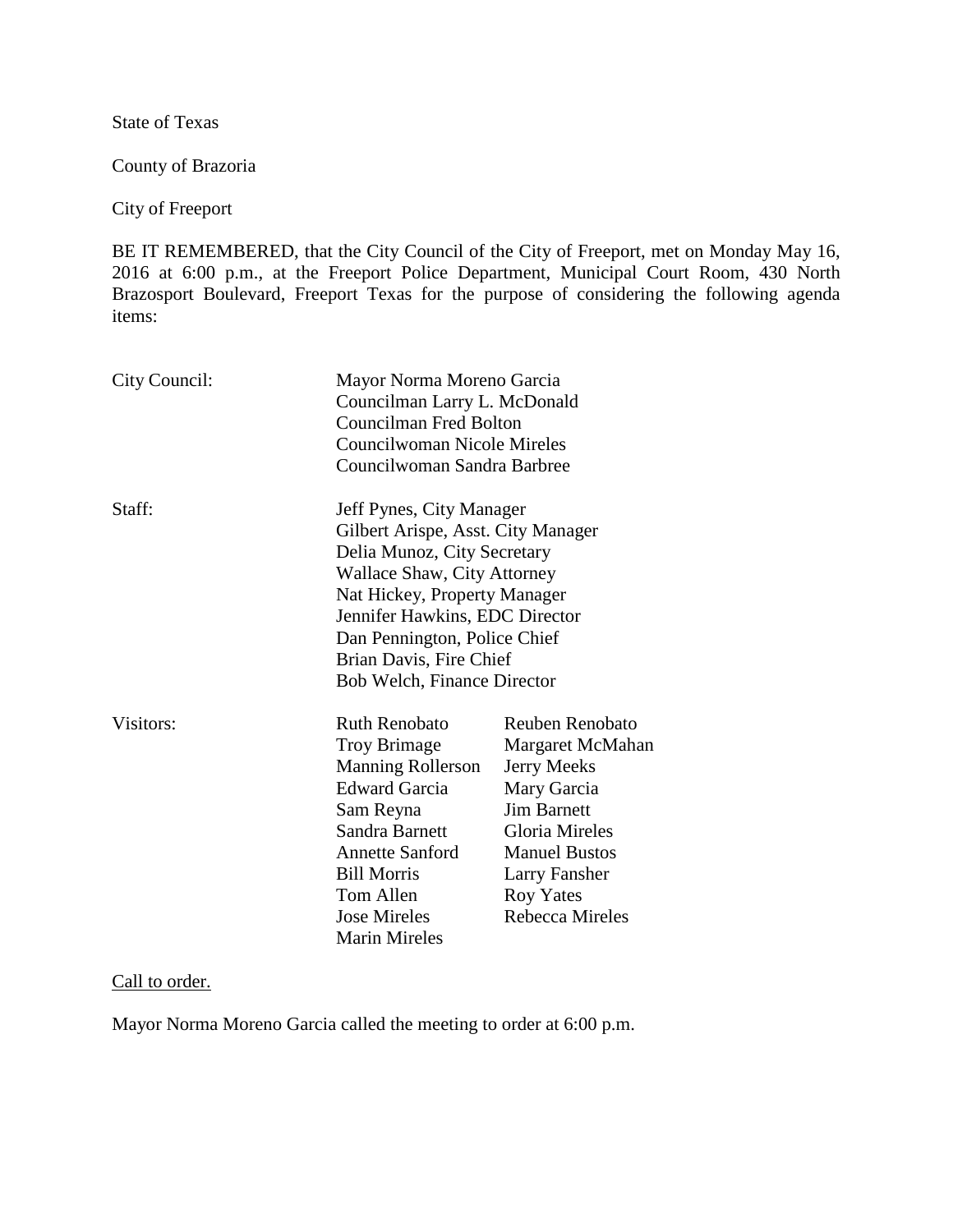Invocation.

Councilman Sublet offered the invocation.

## Pledge of Allegiance.

Mayor Norma Moreno Garcia led the Pledge of Allegiance.

## Attending citizens and their business.

Manning Rollerson expressed concern over Fire Chief leaving the City. He felt that the City has mismanagement problems. Nothing was ever constructed in the East End. He stated that the Police Department had entered his house without probable cause. He thanked Mr. Pynes for an outstanding job.

Margaret McMahan of 1330 W. 8<sup>th</sup> Street thanked Sandra Loeza and Johnathan Sublet for their service to the city. It was very apparent that they truly loved the City. On behalf of the Concern Citizens they congratulate the new regimen. The Concern Citizens group of Freeport will continue to serve as liaison to support, assist and aid in the communication of our citizens voice of direction to the city elected officials and city administration.

Jim Barnett of 1630 W. 4<sup>th</sup> Street spokesman for the Freeport League stated that the League received a letter from the administration of the City regarding the League participating in Riverfest 2016. The League answered the letter that requested certain documentation. The Freeport League has not received any response and respectfully requests a timely answer, preferably in writing.

Reuben Renobato 1507 West 2<sup>nd</sup> Street, thanked the outgoing councilmen and congratulated the newly elected officials.

## Consideration of approving May 2, 2016 Council Minutes.

On a motion by Councilwoman Barbree, seconded by Councilwoman Loeza, with all present voting "Aye", Council unanimously approved the May 2, Council Minutes.

Consideration of approving Ordinance No. 2016-2117 canvassing the returns and declaring the results of the May 7, 2016 General Annual Elections.

On a motion by Councilwoman Barbree, seconded by Councilman Bolton, with all present voting "Aye", Council unanimously approved Ordinance No. 2016-2117 canvassing the returns and declaring the results of the May 7, 2016 General Annual Elections.

Consideration of approving Ordinance No. 2016-2118 canvassing the returns and declaring the results of the 2016 Charter Review Elections.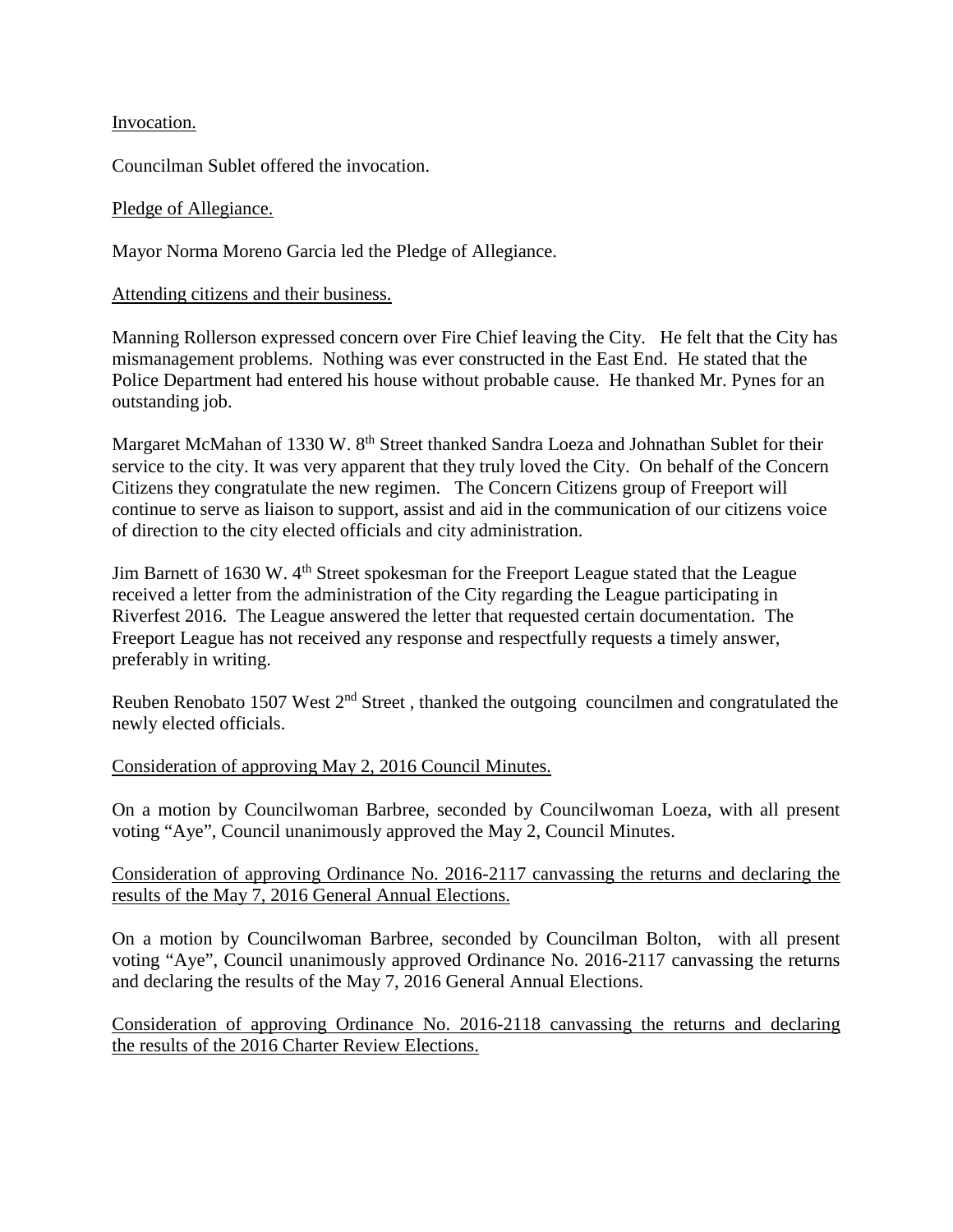On a motion by Councilwoman Loeza, seconded by Councilman Sublet, with all present voting "Aye", Council unanimously approved Ordinance No. 2016-2118 canvassing the returns and declaring the results of the 2016 Charter Review Elections.

Administer Oath of Office to duly elected Larry L. McDonald for Councilman Ward A and Nicole Mireles for Councilwoman Ward C.

Mayor Norma Moreno Garcia administered the Oath of Office to duly elected Larry L. McDonald for Ward A and Nicole Mireles for Ward C.

Recognize Sandra Loeza and Johnathan Sublet for services to the City of Freeport.

Mayor Norma Moreno Garcia presented a plaque to Sandra Loeza and Johnathan Sublet for services to the City of Freeport.

## The selection of the Mayor Pro Tem.

On a motion by Councilwoman Mireles, seconded by Councilman McDonald, with all present voting "Aye", Council unanimously approved Councilman Fred Bolton as the Mayor Pro Tem.

Consideration of approving a 380 Agreement for RB Construction-LLC, 114 Paintbrush, Lake Jackson 77566 for a housing development on Block 3, Lot 12, Windsor Terrace, known as 503 West 9<sup>th</sup> Street.

On a motion by Councilwoman Barbree, seconded by Councilman Bolton, with all present voting "Aye", Council unanimously approved a 380 Agreement for RB Construction-LLC, 114 Paintbrush, Lake Jackson 75566 for a housing development on Block 3, Lot 12, Windsor Terrace, known as 503 West 9<sup>th</sup> Street.

Consideration of approving a 380 Agreement for RB Construction-LLC, 114 Paintbrush, Lake Jackson 77566 for a housing development on Block 3, Lot 13, Windsor Terrace, known as 423 West  $9<sup>th</sup>$  Street.

On a motion by Councilman Bolton, seconded by Councilwoman Barbree, with all present voting "Aye", Council unanimously approved a 380 Agreement for RB Construction-LLC, 114 Paintbrush, Lake Jackson 77566 for a housing development on Block 3, Lot 13, Windsor Terrace, known as  $423$  West 9<sup>th</sup> Street.

Consideration of approving a 380 Agreement for Allsides Investments, LLC-122 West Way, Suite 408, Lake Jackson Texas for a housing development on Block 758, Lots 19, 20, 21, Velasco Townsite, known as 1513 North Ave. N.

On a motion by Councilman McDonald, seconded by Councilwoman Barbree, with all present voting "Aye", Council unanimously approved a 380 Agreement for a housing development on Block 758, Lots 19, 20, 21, Velasco Townsite, known as 1513 North Ave. N.